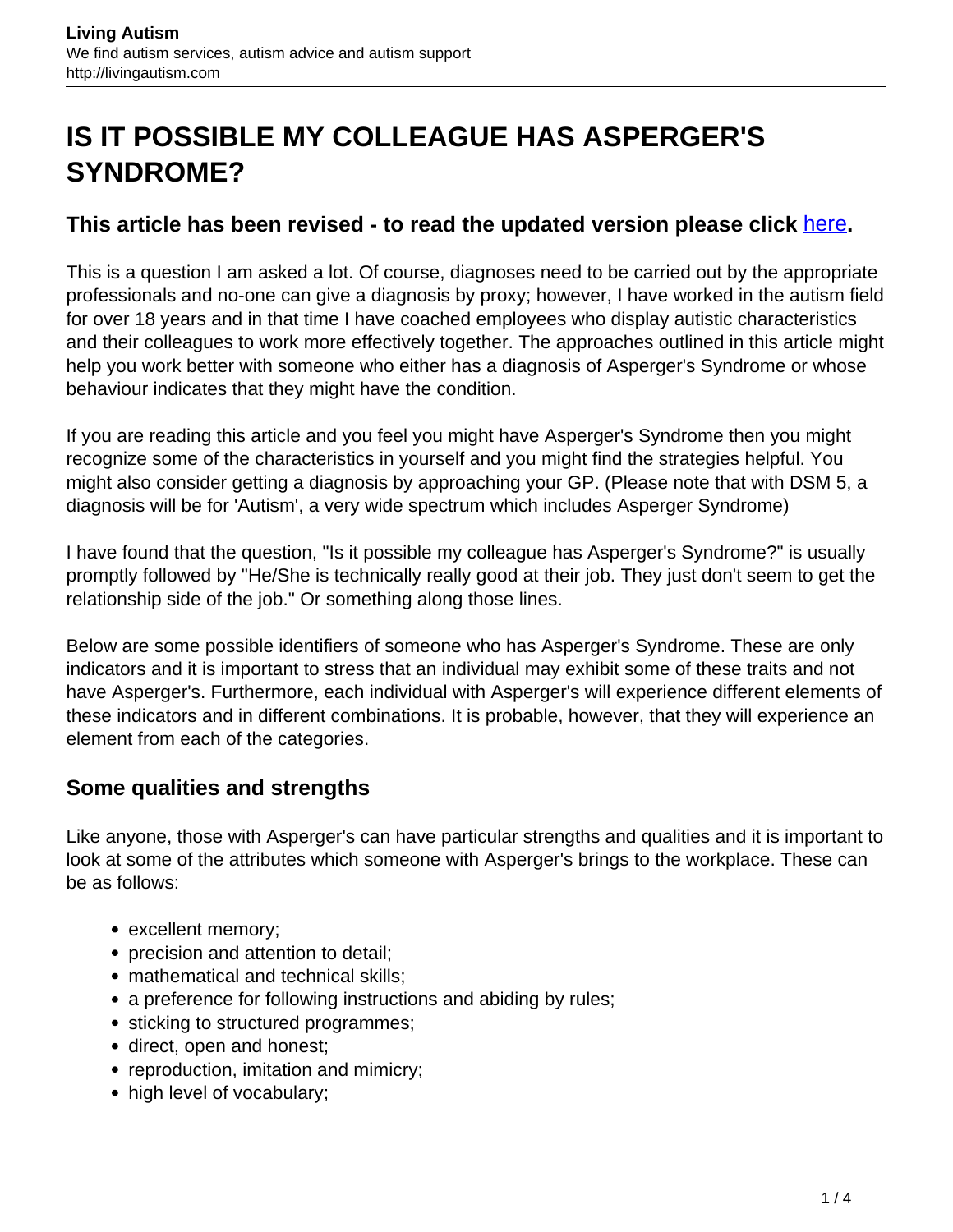dealing with projects which have a clear beginning, middle and end.

This means people with Asperger's can thrive in jobs which require precision and detail, such as accountancy, computing, engineering and architecture to name but a few. Because of the mathematical nature of music, they can also be quite musical. In addition, they can blossom in environments which provide clear structures and parameters and few unknowns.

# **Sensory differences**

People with Asperger's can be either hyper-sensitive or hyposensitive. If they are hyper-sensitive then the senses can be more honed than usual and, therefore, sounds can seem louder, lights brighter, smells and tastes stronger; and touch keener; thus, the person can receive environmental information at a much greater intensity. If they are hypo-sensitive, they cannot process sensory input as effectively and, for example, might not feel hot water to the extent that they might get scalded. These sensory differences can mean:

- an acute sense of hearing or not being able to hear clearly;
- an ability to see in detail or inability to see the whole because of too much detail;
- a discriminatory sense of smell and taste;
- an extreme sensitivity to touch, textures and pressures or a need for stronger textures and increased pressure.

#### **Differences in communication**

People with Asperger's Syndrome can have a high level of vocabulary aided by their excellent memory skills. However, they could find contextualizing of language and abstract language difficult to understand. You might notice difficulties in:

- engaging in or understanding small talk;
- understanding body language and facial expressions;
- understanding sarcasm, jokes, irony (those with Asperger's could have a tendency to be very literal in their understanding);
- understanding verbal communication without corresponding verbal cues, for example: notes, diagrams.

## **Differences in social understanding**

Whilst most people pick up social cues which are sometimes illogical or which are dependent upon 'seeing' the entirety of a situation and not just one aspect, people with Asperger's could have some difficulty in detecting subtle and non-verbal communications. Therefore, you might notice that they often do not: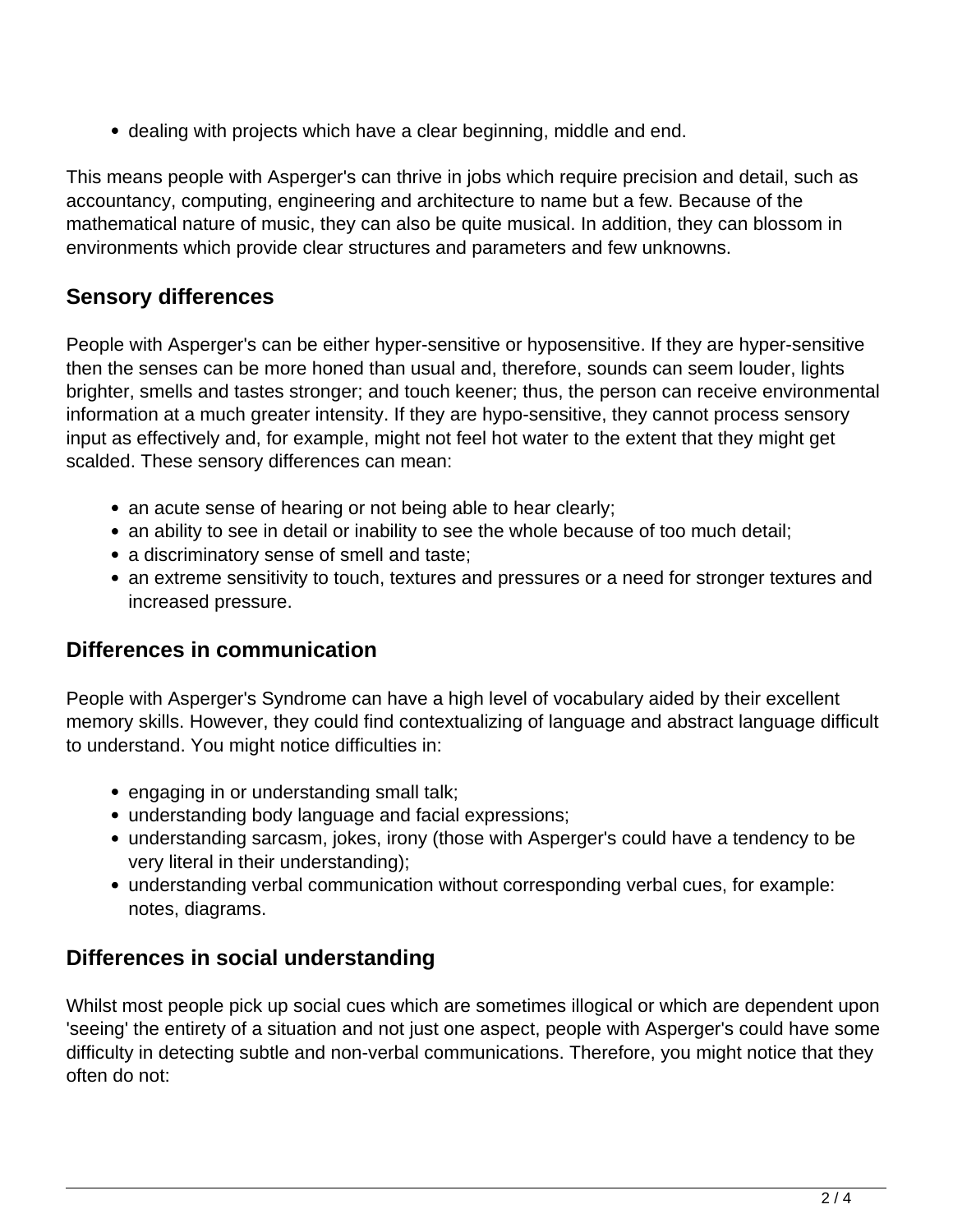- show empathy and understanding of others;
- keep eye contact;
- speak untruths in order not to offend; understand personal space;
- understand social rules which are not based upon logic;
- understand the complexities of inter-personal relationships.

## **Differences in flexibility of thought**

Flexibility of thought is the ability to hazard a guess at the unknown, to cope with the unexpected, to act upon a whim. The sense of security brought on by the known can lead to the following:

- becoming obsessed with an interest, place or person;
- becoming anxious by change, spontaneity and unplanned events;
- experiencing difficulties in coping with the unknown (new people, new places, new situations);
- experiencing difficulties in remembering sequences without prompts, such as: diary, personal planner, alarm;
- experiencing difficulties in comprehending abstract concepts (e.g., formality, spontaneity, fun, anxiety);
- reluctance to use own initiative

# **Perception**

The results of having to deal with some of the above hurdles is that people with Asperger's or someone with similar experiences can sometimes be perceived to be:

- abrupt
- absent-minded
- aggressive
- anxious
- disorganised
- eccentric
- lost in their own world
- rude
- self-centred
- thoughtless

As a consequence, some employees with Asperger's, or with similar difficulties, can experience a greater incidence of complaints and disciplinary procedures which could be a mystery to them, thus adding to their difficulties.

## **What can you do to support someone with Asperger's Syndrome in the**